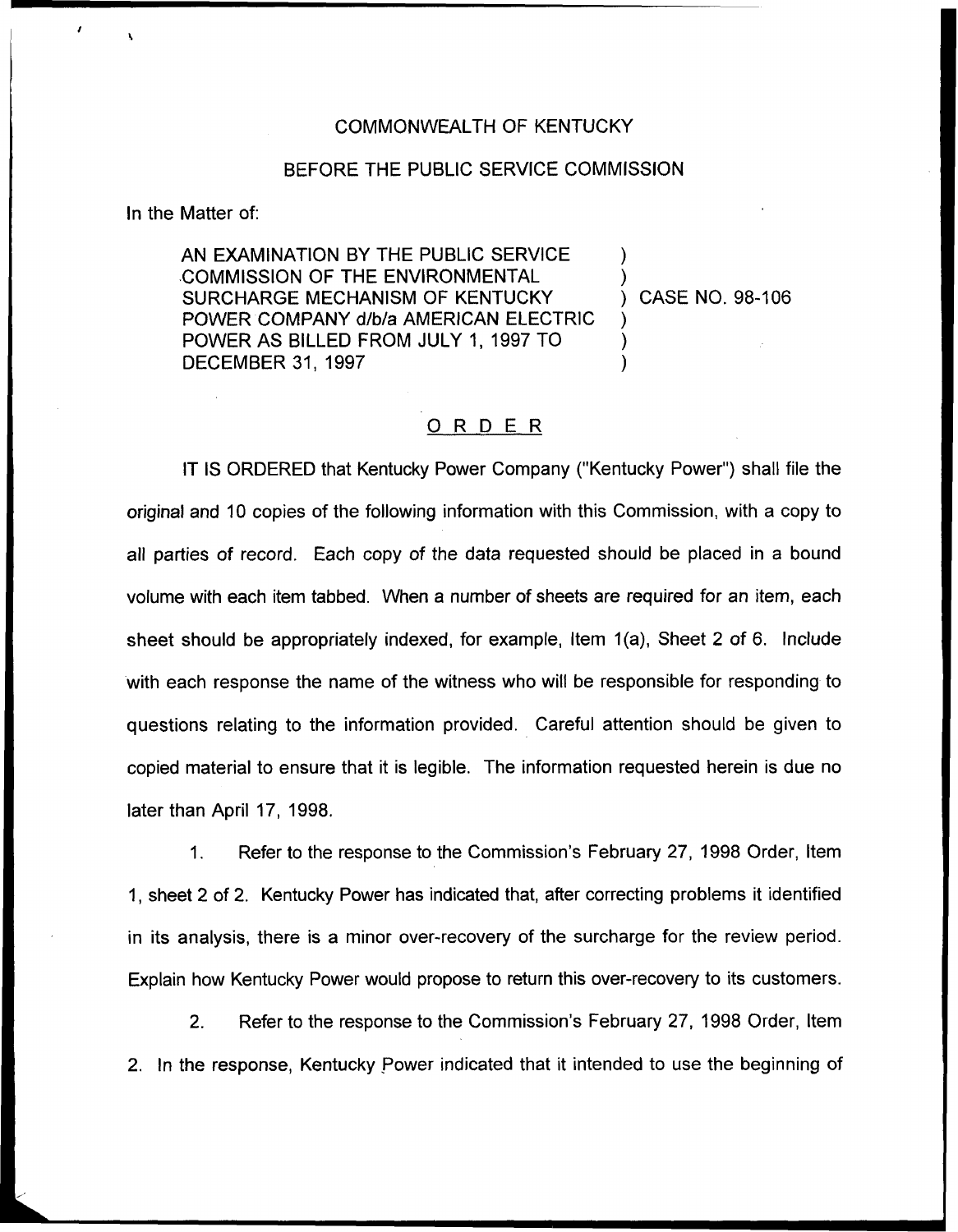the month balances in calculations for accumulated depreciation and accumulated deferred income tax on ES Form 3.10. For the months in question, Kentucky Power indicated that it had inadvertently used the end of the month balances for these accounts in its calculations.

a. Provide references to the record in Case No.  $96-489^{\circ}$  where Kentucky Power indicated that the beginning, rather than ending, balances for accumulated depreciation and accumulated deferred income tax would be used in the surcharge calculations.

b. Explain why beginning of the month balances are appropriate to use in the surcharge calculations, rather than end of the month.

3. Refer to the response to the Commission's February 27, 1998 Order, item 2(d), sheet 5 of 48. This is a revised ES Form 3.10 for the expense month of May 1997.

a. Does the cumulative emission allowance inventory balance shown on this page reflect the beginning or ending monthly balance?

b. In all monthly environmental surcharge filings to date, has Kentucky Power routinely used the ending monthly balance for the emission allowance inventory? If no, identify the months Kentucky Power used something other than the ending monthly balance.

 $\mathbf 1$ Case No. 96-489, The Application of Kentucky Power Company d/b/a American Electric Power to Assess a Surcharge Under KRS 278.183 to Recover Costs of Compliance with the Clean Air Act and Those Environmental Requirements Which Apply to Coal Combustion Waste and By-Products.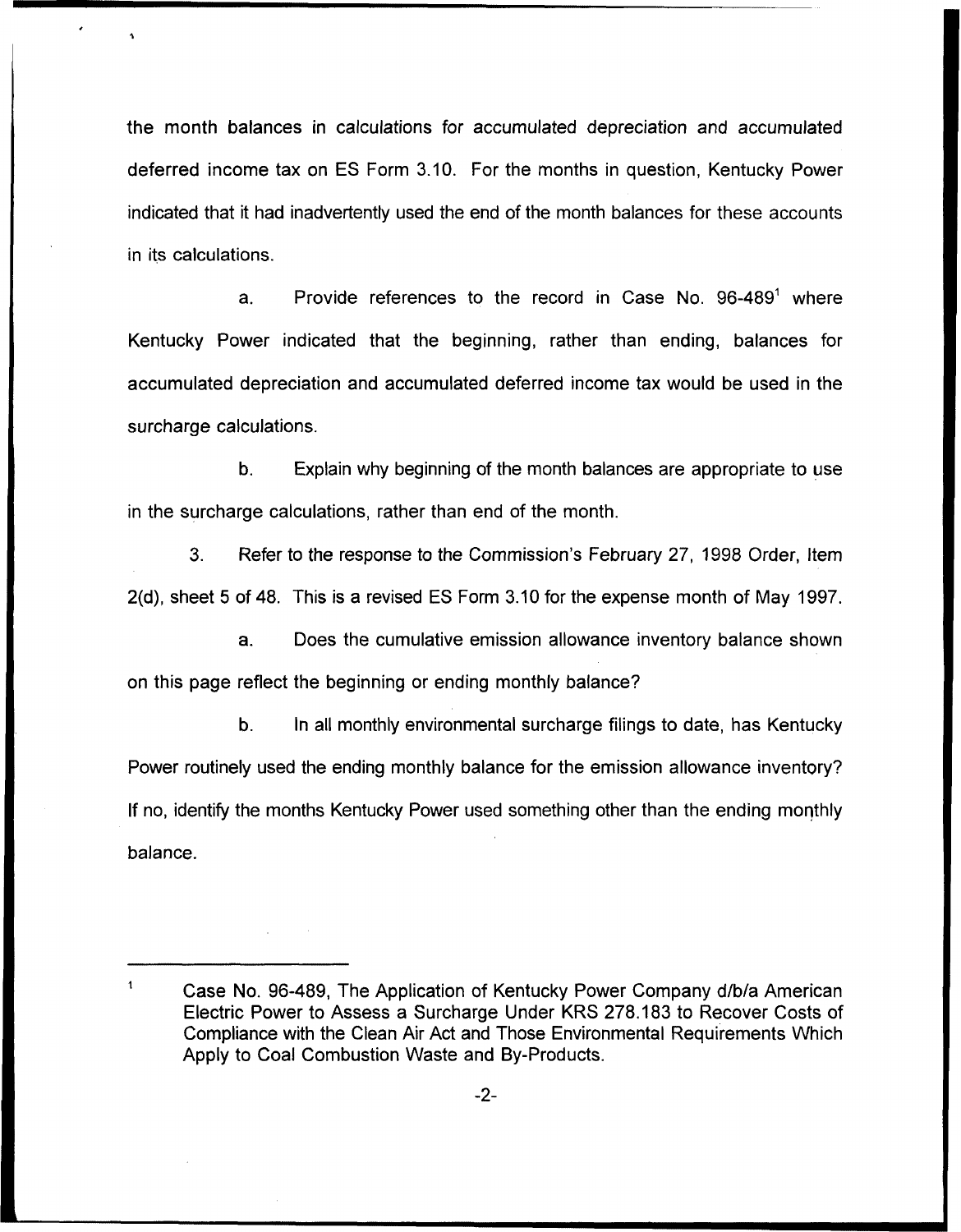4. The monthly environmental surcharge filing provides the calculation of a monthly environmental revenue requirement and associated surcharge factor. The revenue requirement is composed of the calculation of a current period revenue requirement, based on a specific expense month, and the recognition of a base period revenue requirement associated with the Rockport generating station.

a. Concerning the current period revenue requirement, since the calculation is for a specific expense month, would Kentucky Power agree that this implies that amounts used in the calculations are to be as of the end of the expense month, rather than some other point in time? If no, explain why not.

b. The base period revenue requirement clearly indicates that the balances used are as of December 31, 1990. Would Kentucky Power agree that it is reasonable to assume the current period revenue requirement would also reflect calculations as of the end of a specific month? If no, explain why not.

In previous rate cases before the Commission, would Kentucky  $\mathbf{C}$ . Power agree that the calculation of its rate base has been based on end of the test year balances, rather than some other point in time? If no, provide citations to cases where an approach other than end of the test year was used.

5. For each month included in the six-month review period, provide the calculation of the current period revenue requirement reflecting the account balances as of the end of the expense month. If the information has already been provided in the record, either through data responses or the monthly surcharge filings, so state.

 $-3-$